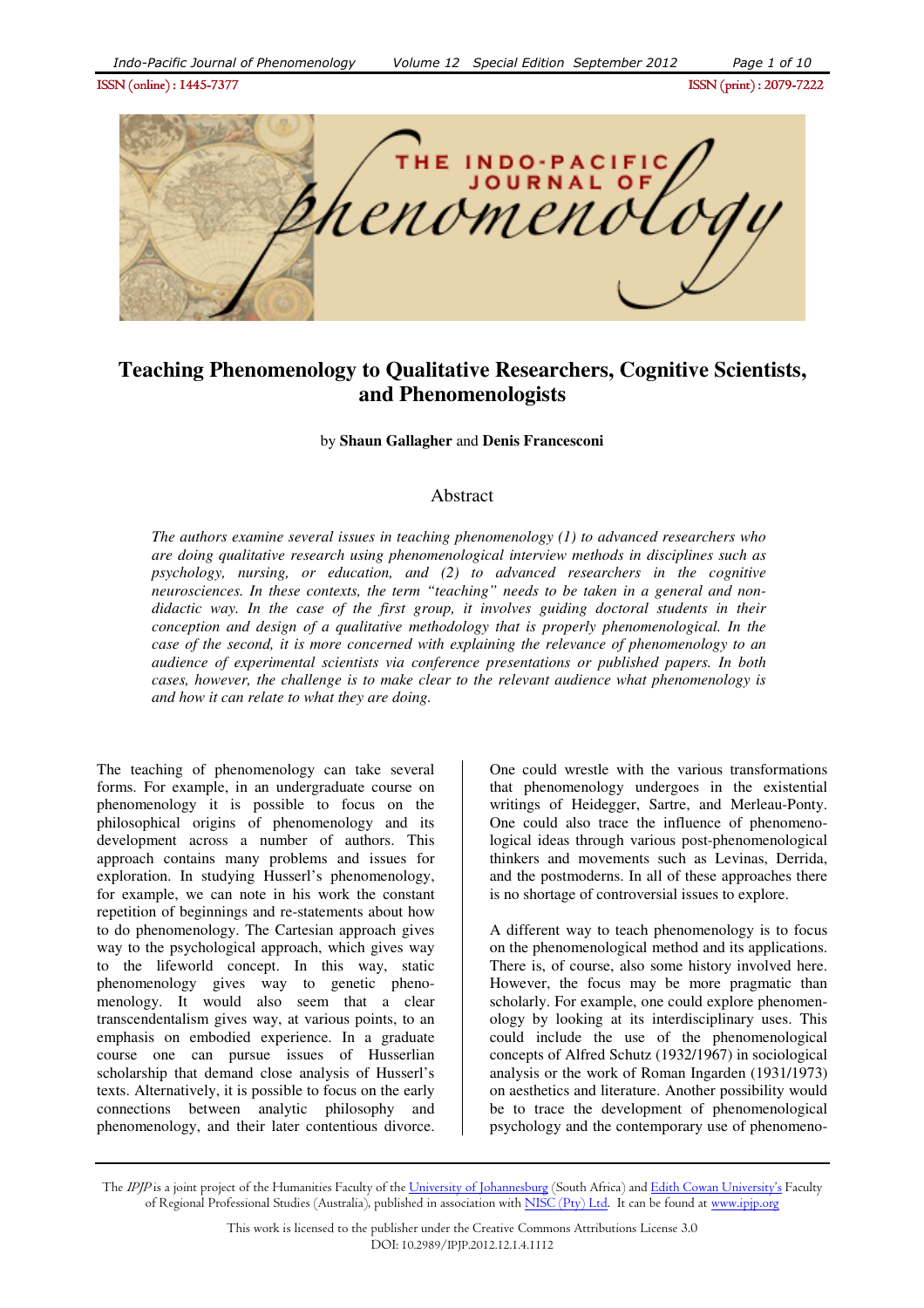logy in qualitative research. The focus could also be on the recent employment of phenomenology in the cognitive sciences, a combination that has given a boost to the currency of phenomenological philosophy.

In this short paper we examine issues in regard to teaching phenomenology (1) to advanced researchers who are doing qualitative research using phenomenological interview methods in disciplines such as psychology, nursing, or education, and (2) to advanced researchers in the cognitive neurosciences. In these contexts, the term "teaching" needs to be taken in a very general and non-didactic way. In the case of the first group, what it involves is attempting to guide PhD students in their conception and design of a qualitative methodology that is properly phenomenological. In the case of the second group, it is more a matter of explaining the relevance of phenomenology to an audience of experimental scientists via conference presentations or published papers. In both cases, however, the challenge is to make clear to the relevant audience what phenomenology is and how it can relate to what they are doing.

## **Phenomenology and Qualitative Research**

PhD students in psychology, education, nursing, business and other disciplines are frequently searching for good methods for doing qualitative research. They often come to phenomenology without any knowledge of phenomenological philosophy, or sometimes without any background in philosophy at all. One part of the task of teaching phenomenology is therefore to provide them with enough of a background so that they have a good understanding of some basic concepts, along with some of the technical terminology. In some cases, they get over-enthusiastic about using the technical terms and overdo it to the point of become obscure. It is important to cure them of this inclination. This kind of overuse and misuse of terminology is truly part of a bad practice that assumes that certain disciplines have solved all of the problems surrounding these concepts. It fails to recognize that there are often continuing disputes and debates about most of these concepts.

Once they have some background and some sense of the concepts and issues, the primary question is how they can use phenomenology to do their research. This can take numerous forms, but one way is to work primarily with the process of the phenomenological interview. The research questions (in contrast to the interview questions) usually take the following forms:

What effects does a certain intervention have on the lived experience of subjects? Do the changes in the lived experiences of the subjects reflect an improvement, and in what way?

It is important to provide the students with a good understanding of what "lived experience" means and to help them devise a good set of interview questions that will access that lived experience. Students will often devise questions that ask the subjects about how they think of specific things in their life. These students equate the subjects' opinions or thoughts about their life with their lived experience. This goes entirely against the spirit of the phenomenological epoché, which calls for a suspension, not only of the investigator's theories and pre-conceived opinions, but also of the subjects' theories and pre-conceived notions regarding their own lived experiences. What a subject thinks about something is not the same as his or her experience of that phenomenon. In the phenomenological court, so to speak, only certain things count as evidence, and theory, opinion, or hearsay are not accepted. An investigator needs to learn how to teach or lead his or her subjects to report their lived experiences.

A researcher who was studying how certain physical practices shape people's lives, proposed the following question:

Why did you think that coming to this training centre would resolve the issue?

This question actually directs the subject away from his or her lived experience and asks instead for his or her opinion. In order to steer the researcher towards a more phenomenological inquiry, we suggested the following:

At this point you might ask the subjects to describe what their experience around this issue was like. How did it make them feel? How pervasive was it in their life? Was it just a nagging issue in the background, or was it taking over their everyday experience? In what way? Can they provide an example? Was it purely an internal issue, or did it affect the way they experienced others, or the world?

The researcher also included the following question:

How do you feel that this issue has been addressed through the practices here?

We suggested:

Have the practices changed you? If so, can you describe that change, and can you give me an example from your everyday life of how this practice has changed you?

The *IPJP* is a joint project of the Humanities Faculty of the <u>University of Johannesburg</u> (South Africa) and <u>Edith Cowan University's</u> Faculty of Regional Professional Studies (Australia), published in association with <u>NISC (Pty) Ltd</u>. It can be found at <u>www.ipjp.org</u>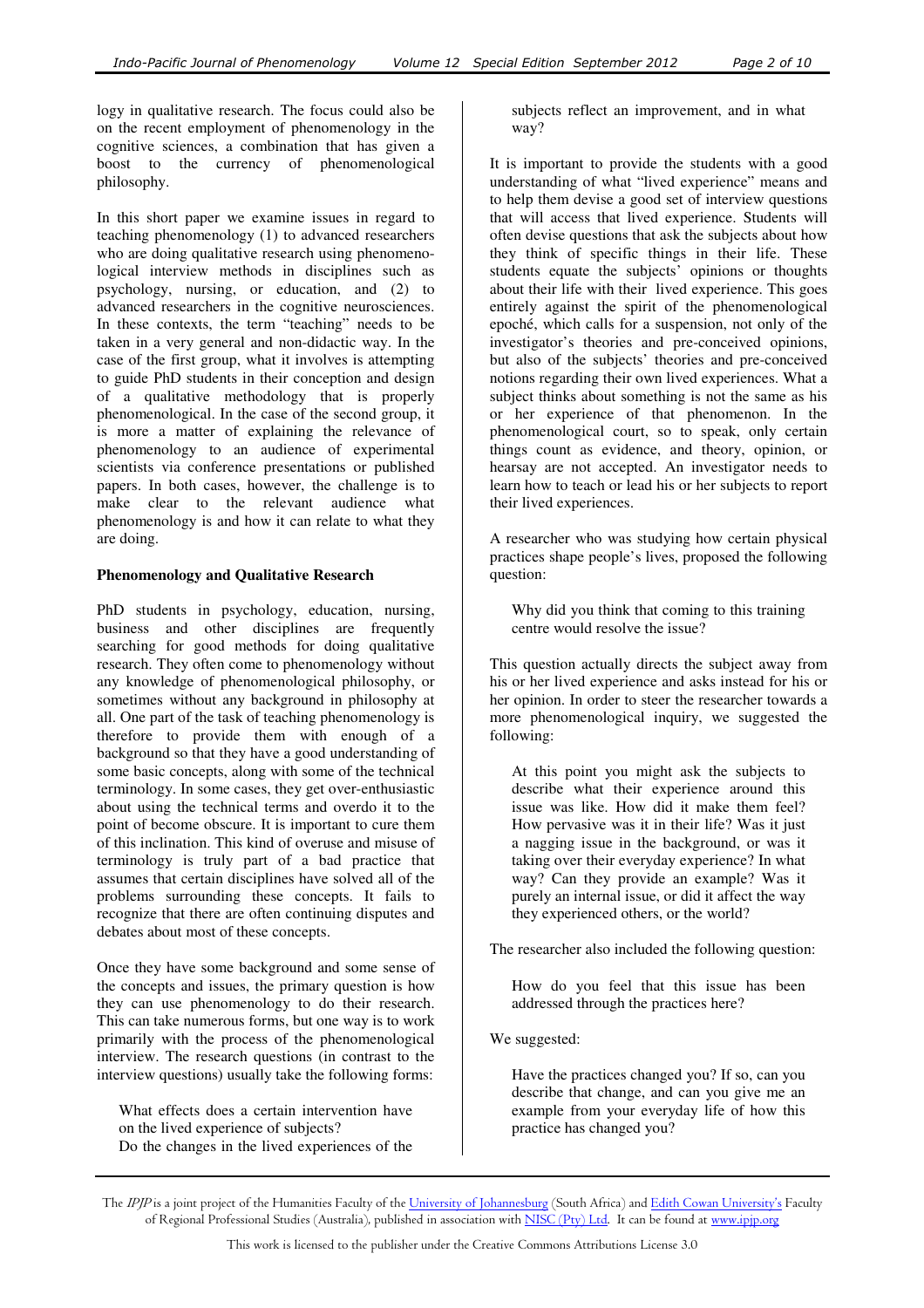All of the questions were modified in this way. We were concerned about two things: firstly, accessing the subjects' experience rather than their thoughts about their experiences, and, secondly, accessing as much detail about their experiences as possible. In order to accomplish this, it is essential that the questions are phrased in such a way as to help the subjects to focus their answers on the faithful description of their experience.

Our thinking about this kind of phenomenological interview has been influenced by Claire Petitmengin (2006, 2009) and the work of Depraz, Varela and Vermersch (2003). Petitmengin (2006, 2009) provides a set of clear and rigorous instructions regarding setting up the interview. She highlights the fact that, during the interview process, it is easy to drift away from the precise description of lived experience and to start providing reasons or theories about the experience. The task of the interviewer is to bring the subject back to the lived experience.

Petitmengin's (2006, 2009) focus highlights an aspect of phenomenological interviewing that is not often mentioned. In reading Husserl or his commentators, it is possible to get the impression that performing the phenomenological reduction is a first step, and that once this step is taken we are suddenly in a different (transcendental) realm where we can proceed with the phenomenological work. However, it is important to recognize that the phenomenological reduction is a constant task that needs to be renewed throughout the research process. The researcher must work to stay within the phenomenological attitude (see Gallagher & Zahavi, 2008).

Petitmengin (2006, 2009) provides extremely useful guidelines for the interviewer regarding the setting, and how to encourage the subject to pay attention to lived experience without introducing biases. The use of open questions – questions that do not include preconceived concepts – is important in this regard. Instead of asking "Was this a painful experience?", the question should simply be "Can you tell me in some detail what was involved in this experience?" The interviewer can also help the subject simply by repeating her own words back to her. This process can result in clarifications being made. The subject can also be helped to identify and focus on a particular feeling, even if she does not have a word to express it, simply by providing a deictic reference to it, such as "this strange feeling you just mentioned".

These are a few of the guidelines mentioned by Petitmengin (2006, 2009), building on the work of Natalie Depraz (2004) and Pierre Vermersch (1994). These interview techniques have been applied in specific studies of epilepsy by the Varela group in Paris.

## **Phenomenology and Pedagogy**

Teachers, educators and researchers all conduct a form of practical work, namely teaching itself, which is directly related to ordinary life. In order to do this they require practical tools. It is also not possible to act from an educational point of view without having a theoretical framework that enlightens the pragmatic goals and ethical perspectives of the work. For more than half a century, phenomenology has maintained a stable and productive relationship with education (Tarozzi & Mortari, 2010), both in a theoretical and in a practical manner. There is a long tradition of "Phenomenological Pedagogy" or "Phenomenological Education" both in Europe and in North America. Within these approaches one finds interest in different roles that phenomenology can play in education and the social sciences in general. Most broadly, within Europe, phenomenology is generally viewed as a philosophy of research, while in the social sciences developed in North America phenomenology is mainly seen as an empirical approach aimed at exploring subjectivity and people's lived experience (Mortari & Tarozzi, 2010).

This paper investigates some ways in which phenomenology can be useful to the educational field. It also investigates ways of teaching phenomenology to educators and educationists. We provide just a few suggestions about two main points that can be considered for teaching phenomenology to such groups, including PhD students in the education field. These two points concern, firstly, the awareness of one's own mind (taking care of the mind) (Mortari 2002), and secondly, some strategies for planning research using a phenomenological method.

Two points need to be mentioned in relation to the first concern: cultivating an awareness of our mental posture and the mental dynamics that are to be found in our experiential relationship with the world. Firstly, the essence of phenomenology is found in its practice. In this regard, the proper question is not "What is phenomenology?" but, instead, "How do we do phenomenology?". This question requires an answer on the pragmatic level. From an educational point of view, phenomenology should be seen as a way to educate our perspective on reality, to reflect on our relationship with the world, to change and refine our point of view, to build and define our mental posture, and to broaden the way we look at the world (Tarozzi & Mortari, 2010). Phenomenology should not be seen as a retreat into introspection that treats consciousness or experience as an isolated phenomenon. Instead, due to the fact that phenomenology emphasizes the intentionality of consciousness, it is about our relationship with the world.

Secondly, because phenomenology focuses on

The IPJP is a joint project of the Humanities Faculty of the University of Johannesburg (South Africa) and Edith Cowan University's Faculty of Regional Professional Studies (Australia), published in association with NISC (Pty) Ltd. It can be found at www.ipjp.org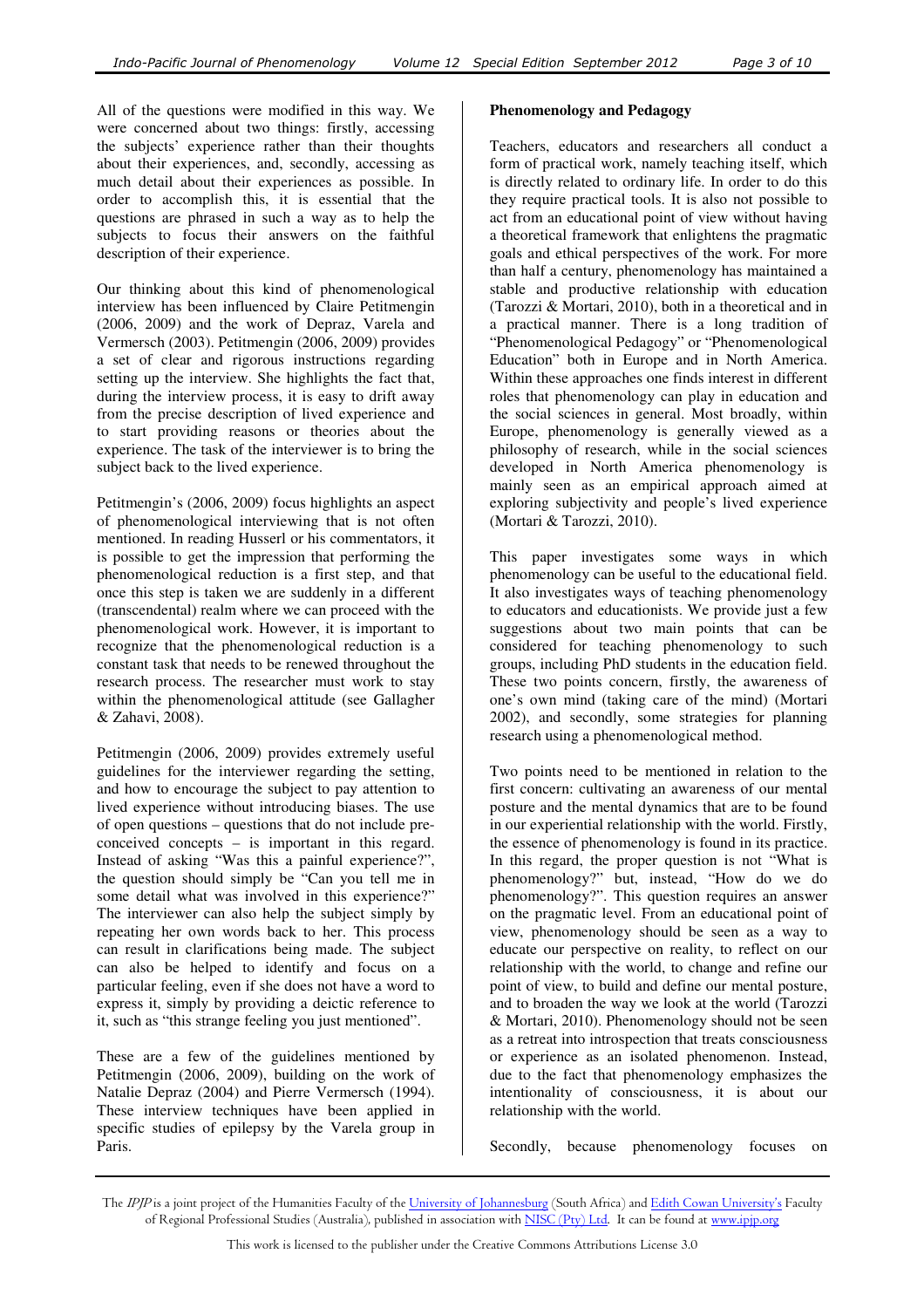experience in-the-world, it puts the teacher in a position to recognize his or her own epistemic responsibility. It is of fundamental importance that teachers and students become aware of, and take responsibility for, their perspectives on the world. Phenomenology therefore offers teachers a way to reflectively take into regard their own points of view, and their own way of conducting their relationship with the things of the world. Within the relationship "consciousness-of-something", the subject has an ethical and noetic responsibility for his or her own role, a responsibility for the posture of his or her own mind. The mind, inevitably dynamic, depends on our self-awareness and knowledge, and the role of the subject in the knowing process is something that can be improved through taking care of the mind.

In relation to strategies for educational research and the use of the phenomenological method in such research, it is important to consider the specific relationship between the scope of the experience under investigation and the scope of the question(s) used to investigate that experience. For example, if the topic under investigation is the subjective experience of wine tasting, or, alternatively, the role that drinking wine plays in the life of the subject, the appropriate time-span of experience needs to be considered. This includes determining whether it can be a short time-span of experience, as in the case of wine tasting, or whether a longer time-span is called for, as in the case of examining the effects of a lifepractice like drinking wine.

Moving beyond the question of time-scale, it becomes clear that some cases require a focused and relatively structured inquiry on the specific experience, which may be sensory (as in the case of wine tasting), motor, emotional, or cognitive. Other cases (as in the examination of drinking practices) require an open question on the broader experience (for example: "Describe your personal experience with wine during your life"). The level of structure and complexity of these questions should be the object of discussion within the research group and should be directly related to the aims of the research.

From a phenomenological point of view, there are other important issues concerning analysis of experience in the field or the re-creation of the experience in the laboratory. These issues include asking subjects to describe a specific experience immediately after the experience itself, or recalling past experience that may have been forgotten. Phenomenology can involve a mix of strategies related to the study design. For example, through focusing simply on factors that involve the temporal scope of the experience and the related scope of the interview question, it is possible, depending on our interests, to combine them in ways defined across

four possibilities: (a) long-term experience and open question; (b) long-term experience and focused question; (c) short-term experience and open question; and (d) short-term experience and focused question. These strategies may help to reduce the "temporal distance" of the experience and allow the investigator to ask about something that is still present in the subject's mind (both in short-term and in middle-term memory). Such strategies allow researchers to manipulate the space for interpretation of the experience as well as for narrative practices that may improve phenomenological description. Some brief examples are provided below.

#### *Long-Term Experience/Open Question*

This strategy is typically used for the investigation of pathologies or diseases and their etiology, specifically concerning autobiographies. For example, this strategy could be used to investigate the experience of people who are alcohol-addicted in order to discover when, how and (possibly) why they started to drink in a pathological manner and the way in which they have lived with this pathology. This is the tradition of phenomenological psychiatry, and is derived from the Swiss psychiatrist Ludwig Binswanger. In relation to education, the use of this combination can assist in understanding the pedagogical challenges involved in teaching pathological subjects, as well as providing a way in which to approach the study of wide-temporal experiences in the purely educational field. A good example of a phenomenological study of long-term temporal experience and open questions is the research conducted by Mortari and Sità (2010) concerning the relationship between professors and parents in schools.

## *Long-Term Experience/Focused Question*

In the same way, it is possible to investigate a large temporal window of experience with a high degree of specificity by using a more structured question. A therapist, for example, may make use of the following prompt: "Think about your entire experience of alcohol use, and try to describe what happened only during those times when you were drinking at home with your children there with you but without their mother. Try to give as much detail as you can about those specific moments". Alternatively, in a purely educational context, the researcher might be interested in investigating the role played by some specific courses of study – for example, only the courses about north-east Italian red wines – on the entire wine-experience of the tasters. A specific course may have changed the student's ideas about wine partially or completely. Here the question could be: "Could you describe the effects of the wine course on red Italian wines on your general experience of wine?"

The *IPJP* is a joint project of the Humanities Faculty of the <u>University of Johannesburg</u> (South Africa) and <u>Edith Cowan University's</u> Faculty of Regional Professional Studies (Australia), published in association with <u>NISC (Pty) Ltd</u>. It can be found at <u>www.ipjp.org</u>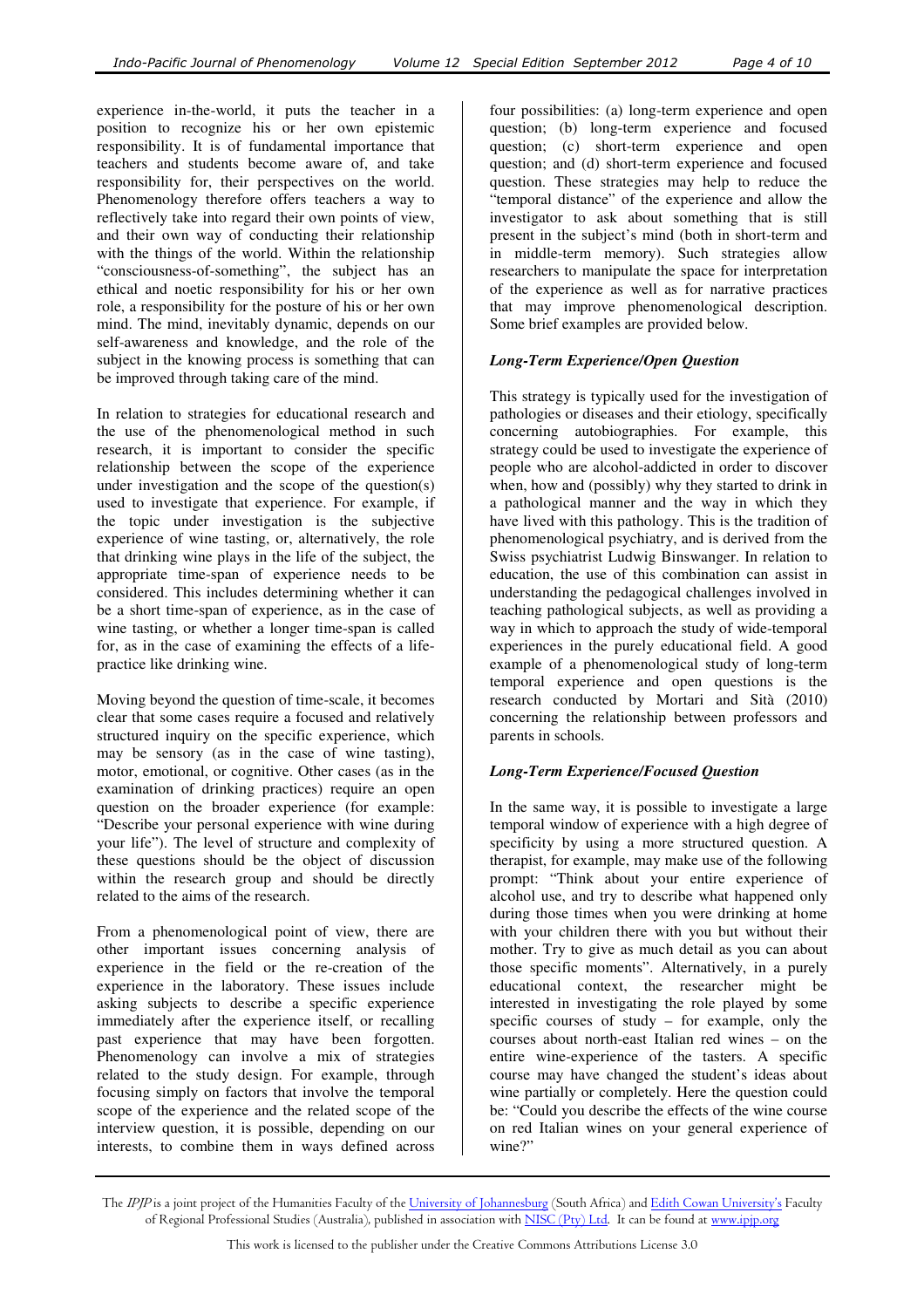## *Short-Term Experience/Open Question*

This type of research is particularly difficult, as there is a risk that, based on a specific stimulus, the subject may start to create theories or thoughts that are not relevant with respect to the experience under analysis. However, this combination is often used in educational research on metacognition, where the researcher is interested in meaning-building or sensemaking about a specific and short experience or stimulus, such as a movie, a song, an art work, or a specific bodily movement. There is thus a welldefined – spatially and temporally – experience, and the use of an open question therefore allows the subject to give a broader sense to his own experience with reference to his life. This strategy includes a phenomenological-hermeneutical research approach (see Van Manen, 1990, for a description of this approach in education research), where the subject's interpretation of the experience is more important than the description of the experience itself. For example, something as simple as a glass of wine can be an experience deep enough to produce a metacognitive effort aimed at creating a meaningful interpretation. In this example, the subject may be asked to talk not only about the experiential properties of the wine, but also about memories that emerge as a result of the taste or colour of the wine.

## *Short-Term Experience/Focused Question*

The last combination is a good fit for experimental work within the cognitive sciences. In the cognitive sciences, the role of *hic et nunc* experience (such as visual perception of shapes, or aural perception of notes or songs) may be important, and researchers are sometimes interested in analyzing a precise stimulus with focused questions. For example, a research study could be designed to focus on a change in the immediate experience of wine tasting caused by taking a course for wine-tasters. The research can be conducted in either the field or a laboratory. Subjects may all be required to taste the same wine and immediately afterwards describe their own experience in a detailed way. In this case, the report may be focused more on the description of the experience than on its interpretation. If the experience is repeated, with subjects divided into groups based on whether or not they have taken a specific course, the question has to be the same for everyone and must be well-defined: "What precise tastes do you experience in this wine?" In this example, the wine experience for every subject has to be a short experience, and the question and the answer have to be focused on and restricted to the emergence of the experience, with the goal of discovering how the particular course has changed the experience of the wine.

To conclude this section, it is necessary to underline

the importance of a new approach to educational issues that can involve the phenomenological perspective, namely the dialogue between the education sciences and cognitive neuroscience (Fischer et al., 2007; Francesconi, 2009). Although this "mixed-area" is relatively new, it deserves further exploration by scholars of education sciences. Various important research centres are already investigating this field (e.g., the Harvard Graduate School of Education, the Teachers College at Columbia University, the School of Education at Cambridge University, and the Centre for Bio-Education at the University of Naples), and scholars in the education sciences cannot ignore this research. The next section focuses on the way in which phenomenology may be integrated into this research.

#### **Phenomenology and Cognitive Science**

Francisco Varela (1996; Varela, Thompson, & Rosch 1991) was one of the first researchers to suggest that phenomenological methods were of positive importance for empirical work in the cognitive sciences, and especially in experimental settings that involve neuroscience (see also Gallagher, 1997; Gallagher & Varela, 2003; Petitot, Varela, Pachoud, & Roy, 1999). Prior to that point, phenomenology was already being used for critical purposes in cognitive science in order to identify areas that cognitive science was unable to address (see e.g., Dreyfus, 1972; 1992). Varela's suggestion that phenomenology can play a more positive role in cognitive science research would necessitate a transformation not only of phenomenology but also of cognitive science. In order to achieve this aim, the conceptualization and application of phenomenology need to be taught to two very different audiences – to empirical scientists, and (perhaps surprisingly) to phenomenologists themselves.

## *Teaching Phenomenology to Phenomenologists*

While teaching phenomenology to phenomenologists may sound both presumptuous and paradoxical, what is implied is that phenomenologists themselves have to be made aware of all of the various possibilities offered by phenomenology. Many phenomenological philosophers, for example, have been happy to let analytic philosophers of mind engage in the work of cognitive science, and to instead focus their own attention on the textual and historical scholarship of phenomenology. This latter work is vitally important, but it should not involve ruling out the actual application of phenomenology in various contexts, even if these contexts involve the transformation of phenomenology. One of the main issues in this regard concerns the naturalization of phenomenology, or exploring various ways in which phenomenology can be integrated with empirical science.

The IPJP is a joint project of the Humanities Faculty of the University of Johannesburg (South Africa) and Edith Cowan University's Faculty of Regional Professional Studies (Australia), published in association with NISC (Pty) Ltd. It can be found at www.ipjp.org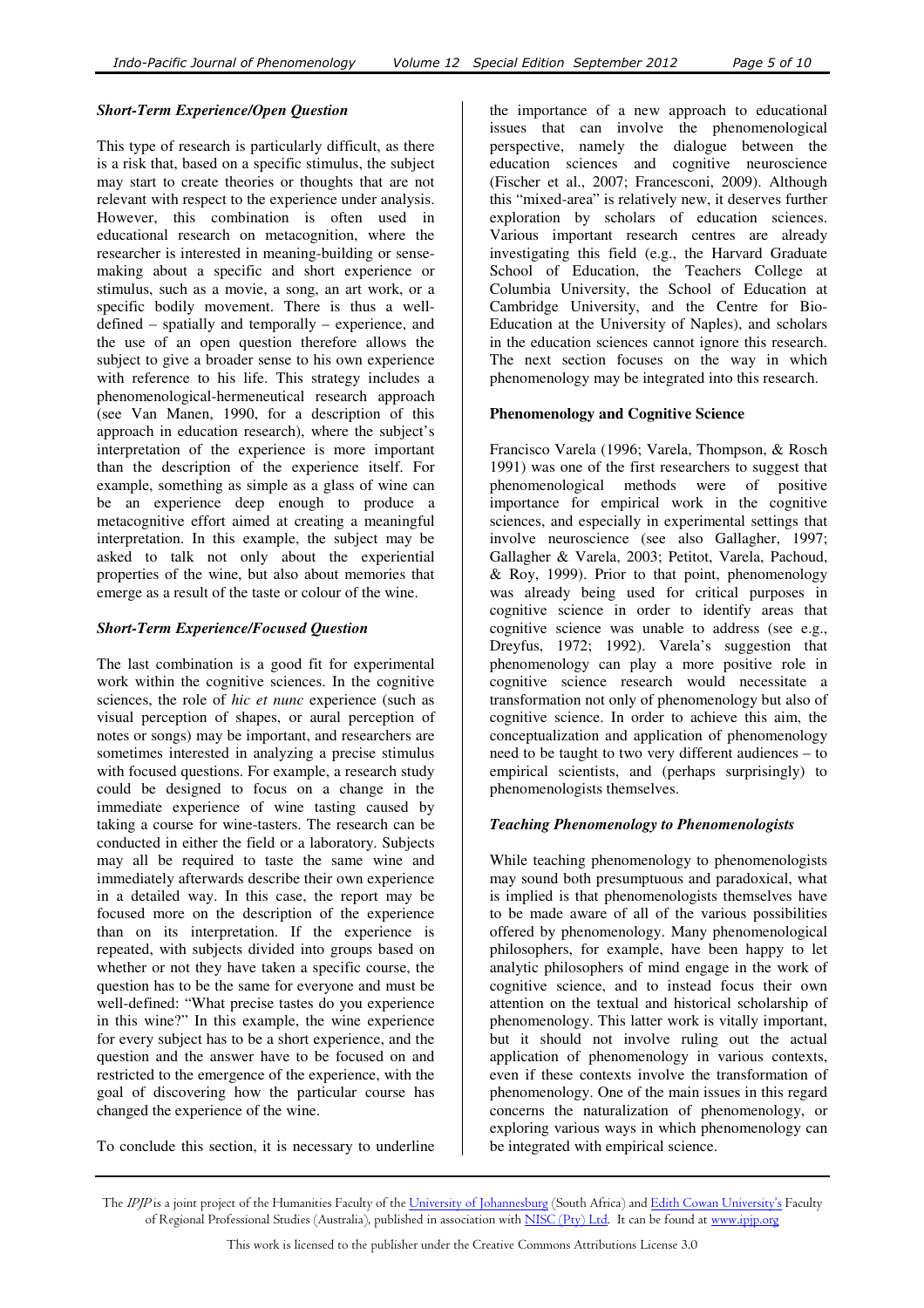Husserl was well known for his critique of naturalism, and especially of positivistic, scientistic definitions of knowledge. However, Husserl was also concerned about providing a sound basis for doing science – and this includes empirical science. This is because scientists need to be conscious in order to do their work – they can only do their work by relying on what consciousness delivers to them – and therefore a science of consciousness (i.e. phenomenology) must be the first science, and it must be a transcendental, in other words non-empirical, science. Transcendental phenomenology was therefore defined in contrast to natural, empirical science. Doing transcendental phenomenology is clearly not the same thing as doing empirical science. However, "in contrast to" does not mean "in opposition to". Although Husserl was opposed to scientism, he was not opposed to science. Indeed, it would be a perversion to think that Husserl would not want the insights of phenomenology to be used in empirical investigations. Husserl (1931/1970) himself suggested that "every analysis or theory of transcendental phenomenology, including the transcendental theory of the constitution of an objective world – can be produced in the natural realm, when we give up the transcendental attitude" (§57). It is therefore feasible to suggest that, after pursuing the phenomenological and transcendental reductions, and working out our phenomenological insights, we can adopt a naturalistic attitude and take those insights into the empirical sciences to see how they play out. This last step should not be seen as "doing phenomenology", and phenomenologists should not object to it, given that it may lead to important applications of phenomenology.

While some phenomenologists do not object to phenomenology's positive influence on the cognitive sciences as described above, they do resist the idea of what Varela termed "mutual constraints" (1996). Although phenomenology may be able to inform cognitive science, surely cognitive science cannot constrain phenomenology. For example, whatever I may learn about the brain, this cannot change the experience that I describe as a phenomenologist. This suggests that neuroscience can never improve phenomenology. Perhaps, if phenomenology were just pure description, then more knowledge about how the brain works would not help in the doing of phenomenology. However, phenomenology has never been just pure description. Both Husserl and Merleau-Ponty (who is a good model of a phenomenologist who learned from the empirical sciences) always positioned their descriptions as informing a phenomenological philosophy that may include argument and theory, as well as description (see Gallagher & Zahavi, 2008).

A phenomenologically informed philosophical claim may therefore be constrained by empirical science. The term "constraint" in this case does not necessarily have a negative connotation. Science can both confirm and question phenomenological insight. For example, recent neurological discoveries about canonical neurons (neurons that are activated when I reach to pick up a tool and when I simply see the tool) in the premotor cortex can substantiate claims about kinaesthetic correlations of perception made by Husserl in his 1907 lectures on *Ding und Raum*  [Thing and Space]. At the same time, science could place limits on the kinds of claims that phenomenologists would be able to make about the detail and exhaustiveness of their descriptions. For example, experiments on change blindness and inattentional blindness – respectively, the inability to notice changes that occur even when looking directly at the changing scene (Grimes, 1992), and the inability to see obvious things because we are attending to something else (Simons & Chabris, 1999) – should make phenomenologists consider what they can and cannot claim about the scope of experience. It seems quite possible that I am in-theworld, to use Heidegger's term, in ways that I cannot grasp solely through phenomenological insight.

### *Teaching Phenomenology to Cognitive Scientists*

There are several ways that cognitive scientists can use phenomenology. These include the use of phenomenology to guide the construction of nonrepresentationalist models relevant for use in artificial research. In this respect, Dreyfus, Varela, and others have had some positive effect on AI, showing why computational models cannot work, and suggesting more embodied and dynamical approaches. The focus of this paper is, however, more specifically on how phenomenology can contribute to experimental design in behavioural and neuroscientific studies.

One of the first tasks involves overcoming a serious misconception about phenomenology – that it is a purely subjective form of introspection. Dennett (1991, 2001) has misconstrued phenomenology in this way. Instead, it is important to explain to cognitive scientists that phenomenology actually provides a methodologically controlled alternative to simple reliance on introspective reports (see Gallagher & Overgaard, 2005; Noë, 2006). This is apparent in Varela's (1996) proposal, which he terms neurophenomenology, and which involves using an explicit phenomenological method in the experimental situation.

The classic example of a neurophenomenological experiment was conducted by the Varela group (Lutz, Lachaux, Martinerie, & Varela, 2002) when they trained subjects in phenomenological method in order to guide their reflections on lived experience during a perceptual task. The method involved three distinct

The *IPJP* is a joint project of the Humanities Faculty of the <u>University of Johannesburg</u> (South Africa) and <u>Edith Cowan University's</u> Faculty of Regional Professional Studies (Australia), published in association with <u>NISC (Pty) Ltd</u>. It can be found at <u>www.ipjp.org</u>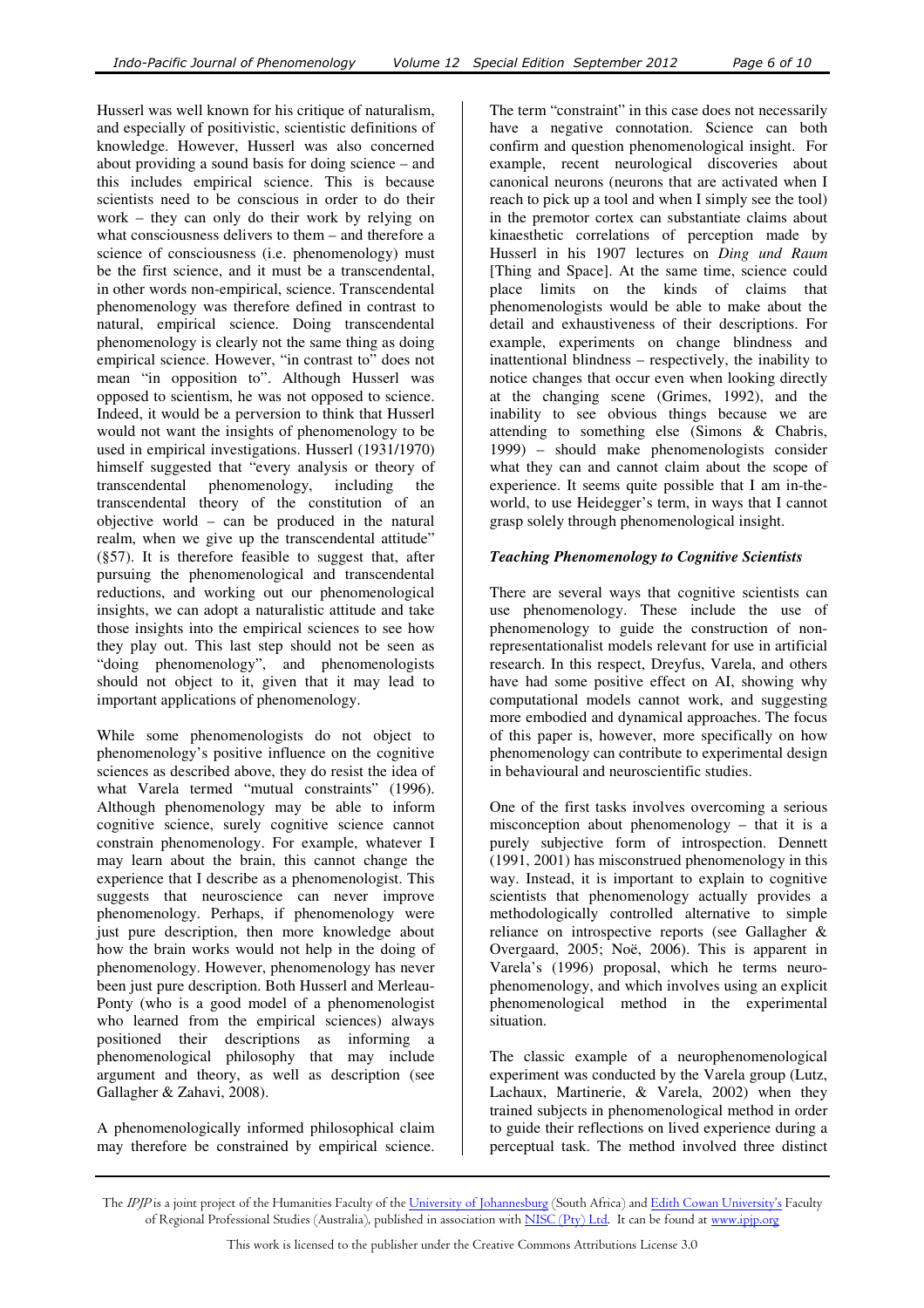steps: (1) the epoché – setting aside preconceived ideas and theories; (2) the reduction – turning of attention towards the experience itself; and (3) intersubjective verification. Some of the steps outlined by Petitmengin (2006, 2009) were used to develop a set of "phenomenological clusters". Based on the subjects' own reports in response to open questions during pre-tests, the subjects generated their own vocabulary that the experimenters then used to define response categories for use during the main perceptual tasks. The phenomenological reports were then correlated with objective brain and behavioural measures that showed high correlations between specific brain dynamics, behavioural reaction times, and phenomenological reports on attention. This experiment demonstrated that cognitive scientists could learn something new (specifically about common subjective distractions that occur during experimental testing) by using phenomenology. Related experiments have been conducted regarding the lived experience associated with epileptic seizures (Petitmengin, 2010; Petitmengin, Navarro, & Le Van Quyen, 2007).

Thus, Francisco Varela's (1996) conceptualization of neurophenomenology is a new tool that can be used by cognitive scientists in the study of perceptual consciousness. However, it is not necessarily a procedure that can be used to study non-conscious behaviour or certain pathologies that would prevent the subjects from learning or employing the phenomenological method. The notion of "frontloading phenomenology" (Gallagher, 2003; Gallagher & Zahavi, 2008) may therefore be a useful alternative in other studies. In this research method, subjects do not have to learn phenomenological method, nor do they have to do phenomenology during the experiment. Rather, scientists make use of phenomenological insights and distinctions (either developed by phenomenologists, or developed during the course of neurophenomenological experiments) to inform their experimental design.

One example of this can be found in a series of experiments on the neural correlates of the sense of agency (Chaminade & Decety, 2002; Farrer & Frith, 2001; Farrer et al., 2003). These brain imaging studies employed a phenomenological distinction between sense of agency (SA), defined as the experience of causing or controlling an action, and sense of ownership (SO) for movement, defined as the sense that it is I or my body that is moving (Gallagher, 2000). These two aspects of experience are differentiated on the basis of reflex or involuntary movements, such as when one is pushed from behind. In such cases, there is SO (a sense that it is my body moving), but there is no SA for the initial movement. The researchers designed various experimental tasks based on this distinction, such as asking subjects to

control the movement of an icon on a computer screen. In some cases the subjects actually controlled the cursor, while in other cases they did not control the cursor. For example, a study by Farrer and Frith (2001) showed that SA correlated with activation in the anterior insula, an area responsible for the integration of a number of sensory-motor signals. This suggests that activation of the anterior insula is a neural correlate for SA.

## *Mutual Enlightenment*

Another result of these experiments, however, may be of more interest to phenomenologists. The original context for developing the phenomenological distinction between SA and SO involved arriving at an explanation of schizophrenic delusions of control in which there is SO for the bodily movement, but no SA. In other words, these delusions involve a disruption of SA (which, at the neurological level, may involve a disruption of processes in the anterior insula). The way in which this problem was described in the literature on schizophrenia (see especially Frith, 1992) led to the phenomenological distinction of SA and SO being framed in terms of motor control (Gallagher, 2000). However, Chaminade and Decety (2002) and Farrer and Frith (2002) introduced a different dimension of SA by focusing on the intentional aspect of an action. This concerns the sense that my action is making a difference in the world – for example, the sense that I control what happens on the computer screen. More generally, the experiments suggested that SA is connected to the effect our action has on the world – whether our goals or intentions are actually accomplished. This goes beyond thinking of SA simply in terms of motor control, and suggests that the phenomenology is more complex than portrayed by the initial SA/SO distinction.

This research suggests two things regarding the issue of mutual constraints. Firstly, even if the original phenomenological description of SA and SO was adequate in the context of explaining delusions of control – or at least adequate to answering some specific questions about such delusions – the experiments, which were conducted in other contexts, suggest that perhaps the original phenomenology was not fully adequate to the phenomenon of agency. Secondly, and more generally, it suggests that phenomenological investigations may be constrained by the particular questions they attempt to answer. In this regard, the science seems capable of raising the same kinds of questions that hermeneutics raises with regard to phenomenology and the traditional claim of a presuppositionless method. Thus, in the example above, scientific experiments, even when starting with a phenomenological distinction, were able to offer a different insight into SA – namely, that it

The *IPJP* is a joint project of the Humanities Faculty of the <u>University of Johannesburg</u> (South Africa) and <u>Edith Cowan University's</u> Faculty of Regional Professional Studies (Australia), published in association with <u>NISC (Pty) Ltd</u>. It can be found at <u>www.ipjp.org</u>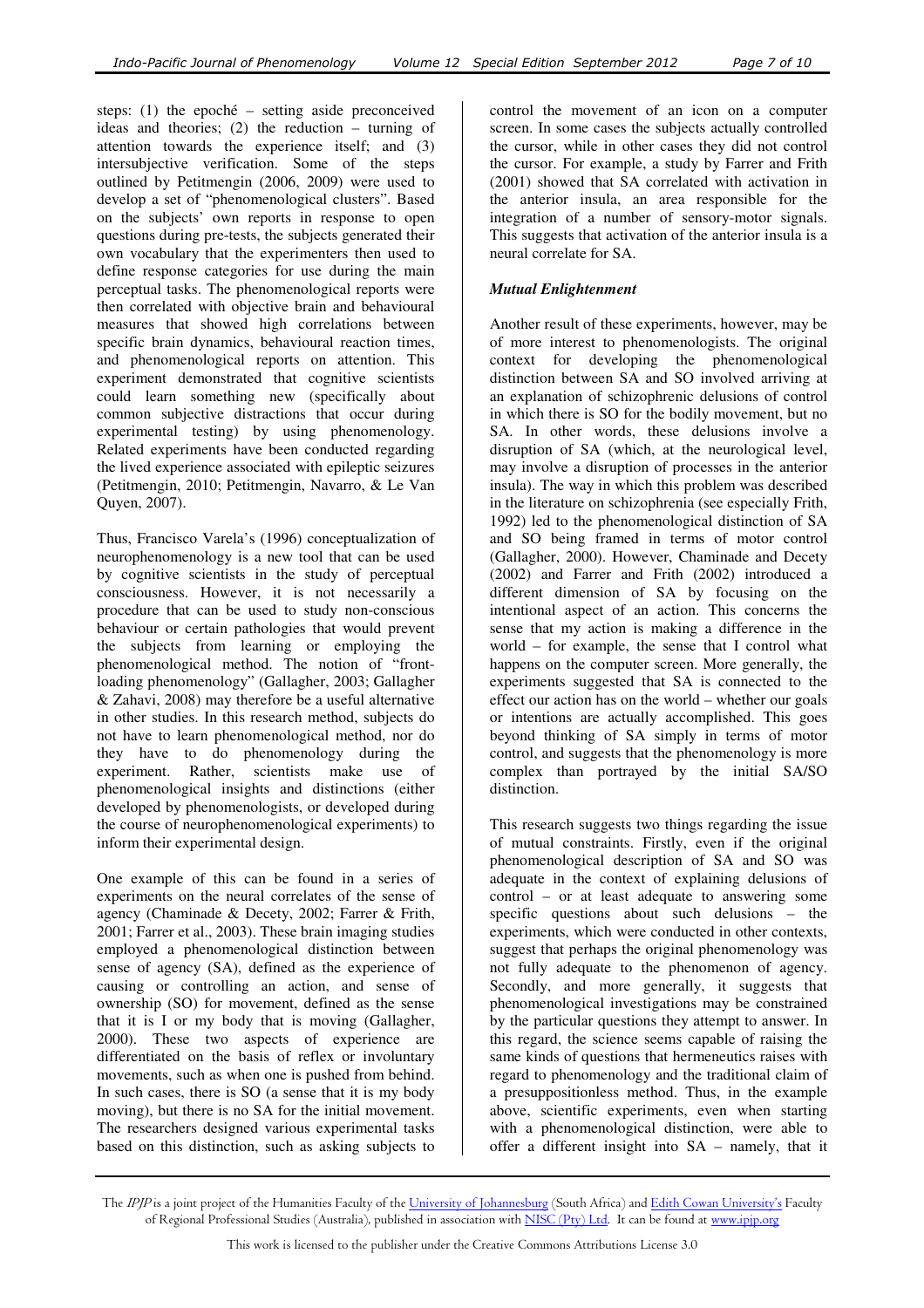includes not only motor control aspects, but also intentional aspects pertaining to accomplishing a goal. If this aspect was not included in the original phenomenological distinction, then the science should send us back to the phenomenological drawing board. In other words, this is a good example of how phenomenology can offer valuable insights to empirical science, and how empirical science can also suggest further phenomenological refinement.

It would be possible to argue that the original phenomenological analysis was inadequate to begin with. This is indeed the case, and may be a result of the particular problem that was addressed. However, no phenomenologist can lay claim to a perfect or universally adequate phenomenological description. Empirical science can thus act as a constraint on the real practice of phenomenology. Stated more specifically, it is possible that empirical science can point to the inadequacy of a particular phenomenological analysis. However, from a more positive perspective, this suggests that phenomenology and cognitive science can offer each other some mutual enlightenment (Gallagher, 1997).

#### **Referencing Format**

Gallagher, S., & Francesconi, D. (2012). Teaching phenomenology to qualitative researchers, cognitive scientists, and phenomenologists. *Indo-Pacific Journal of Phenomenology*, *12* (Special Edition, September: *Teaching of Phenomenology*), 10 pp. doi: 10.2989/ IPJP.2012.12.1.4.1112

#### **About the Authors**



Shaun Gallagher occupies the Lillian and Morrie Moss Chair of Excellence in Philosophy at the University of Memphis in Tennessee, USA. He holds secondary appointments as Research Professor of Philosophy and Cognitive Science at the University of Hertfordshire, and is an affiliate faculty member in the Institute for Simulation and Training at the University of Central Florida. He is also Honorary Professor of Philosophy at the University of Copenhagen (Denmark).

Professor Gallagher has held visiting positions at various prestigious research institutions and universities in the UK and Europe, including the Universities of Cambridge and Copenhagen, the Ecole Normale Supérieur in Lyon, and the Centre de Recherche en Epistémelogie Appliquée (CREA) in Paris. He is Editor-in-Chief of *Phenomenology and the Cognitive Sciences*, and has published extensively in this broad field (see http://www.ummoss.org).

E-mail Address: s.gallagher@memphis.edu



Denis Francesconi obtained his PhD in the Department of Cognitive and Education Sciences (Faculty of Cognitive Sciences) at the University of Trento (Italy) in 2010, and was a Visiting Scholar at the Graduate School of Education, Harvard University, from June 2009 to August 2010, as well as Visiting Scholar in the Department of Philosophy at the University of Central Florida from January 2009 to April 2009.

Dr Francesconi's scientific interests include connections between education and cognitive neuroscience, learning and cognition, the body-mind problem, and experiential education.

E-mail Address: denis.francesconi@unitn.it

The IPJP is a joint project of the Humanities Faculty of the University of Johannesburg (South Africa) and Edith Cowan University's Faculty of Regional Professional Studies (Australia), published in association with NISC (Pty) Ltd. It can be found at www.ipjp.org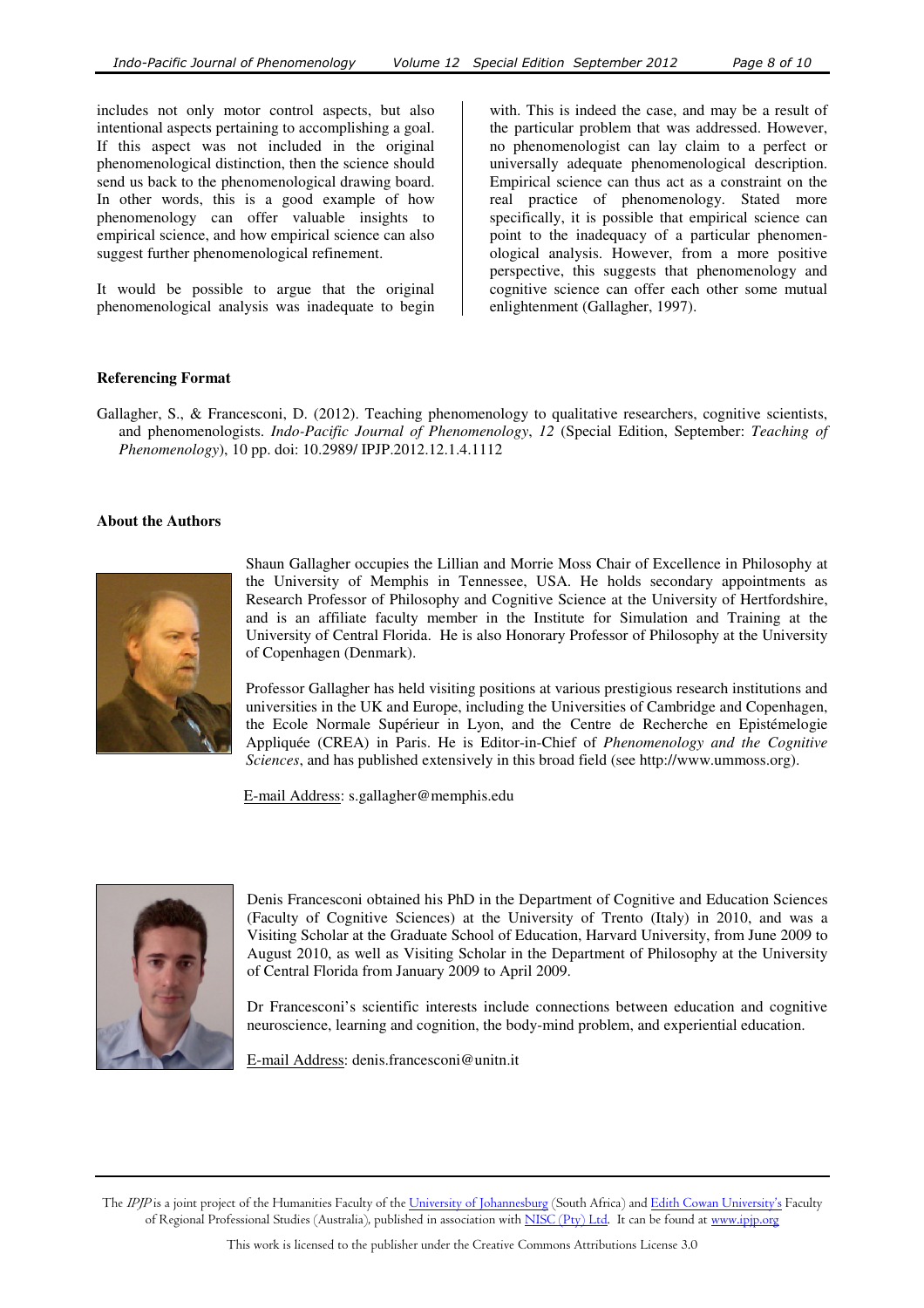#### **References**

- Chaminade, T., & Decety, J. (2002). Leader or follower? Involvement of the inferior parietal lobule in agency. *Neuroreport, 13*(1528), 1975-1978.
- Dennett, D. (1991). *Consciousness explained.* Boston, MA: Little, Brown & Co.
- Dennett, D. (2001). *The fantasy of first-person science*. Available at: http://ase.tufts.edu/cogstud/papers/ chalmersdeb3dft.htm
- Depraz, N. (2004). Le tournant pratique de la phénoménologie [The practical turn of phenomenology]. *Revue Philosophique de la France et de l'Étranger, 129*(2), 149-165.
- Depraz, N., Varela, F. J., & Vermersch, P. (Eds.). (2003). *On becoming aware: A pragmatics of experiencing*. Amsterdam, Netherlands: John Benjamins.
- Dreyfus, H. (1972). *What computers can't do: The limits of artificial intelligence*. New York: Harper & Row.
- Dreyfus, H. (1992). *What computers still can't do: A critique of artificial reason*. Cambridge, MA: MIT Press.
- Farrer, C., & Frith, C. D. (2001). Experiencing oneself vs. another person as being the cause of an action: The neural correlates of the experience of agency. *NeuroImage, 15*(3), 596-603.
- Farrer, C., Franck, N., Georgieff, N., Frith, C. D., Decety, J., & Jeannerod, M. (2003). Modulating the experience of agency: A positron emission tomography study. *NeuroImage, 18*(2), 324–333.
- Fischer, K. W., Daniel, D. B., Immordino-Yang, M. H., Stern, E., Battro, A., & Koizumi, H. (2007). Why mind, brain, and education? Why now? *Mind Brain and Education*, *1*(1), 1-2.
- Francesconi, D. (2009). Embodied mind between education and cognitive sciences: Bodily consciousness and meditation training. *The International Journal of Interdisciplinary Social Sciences, 4*(10), 19-28.
- Frith, C. D. (1992). *The cognitive neuropsychology of schizophrenia*. Hillsdale, NJ: Lawrence Erlbaum Associates.
- Gallagher, S. (1997). Mutual enlightenment: Recent phenomenology in cognitive science. *Journal of Consciousness Studies, 4*(3), 195-214.
- Gallagher, S. (2000). Philosophical conceptions of the self: Implications for cognitive science. *Trends in Cognitive Sciences, 4*(1), 14-21.
- Gallagher, S. (2003). Phenomenology and experimental design. *Journal of Consciousness Studies, 10*(9-10), 85-99.
- Gallagher, S., & Overgaard, M. (2005). Introspections without introspeculations*.* In M. Aydede (Ed.), *Pain: New essays on its nature and the methodology of its study* (pp. 277-289). Cambridge, MA: MIT Press.
- Gallagher, S., & Varela, F. J. (2003). Redrawing the map and resetting the time: Phenomenology and the cognitive sciences. *Canadian Journal of Philosophy*, *Supplementary Volume 29*, 93-132.
- Gallagher, S., & Zahavi, D. (2008). *The phenomenological mind: An Introduction to Philosophy of Mind and Cognitive Science.* London, UK: Routledge.
- Grimes, J. (1996). On the failure to detect changes in scenes across saccades. In K. Akins (Ed.), *Perception*  (Vancouver Studies in Cognitive Science, Vol. 5) (pp. 89-110). New York, NY: Oxford University Press.
- Husserl, E. (1973). *Ding und Raum: Vorlesungen 1907* [Thing and space: Lectures 1907] (U. Claesges, Ed.). Husserliana, Vol. 16. The Hague, Netherlands: Martinus Nijhoff.
- Husserl, E. (1970). *Cartesian meditations: An introduction to phenomenology* (D. Cairns, Trans.). The Hague, Netherlands: Martinus Nijhoff. (Original work, incorporating two lectures of 1929, published 1931)

The IPJP is a joint project of the Humanities Faculty of the University of Johannesburg (South Africa) and Edith Cowan University's Faculty of Regional Professional Studies (Australia), published in association with NISC (Pty) Ltd. It can be found at www.ipjp.org